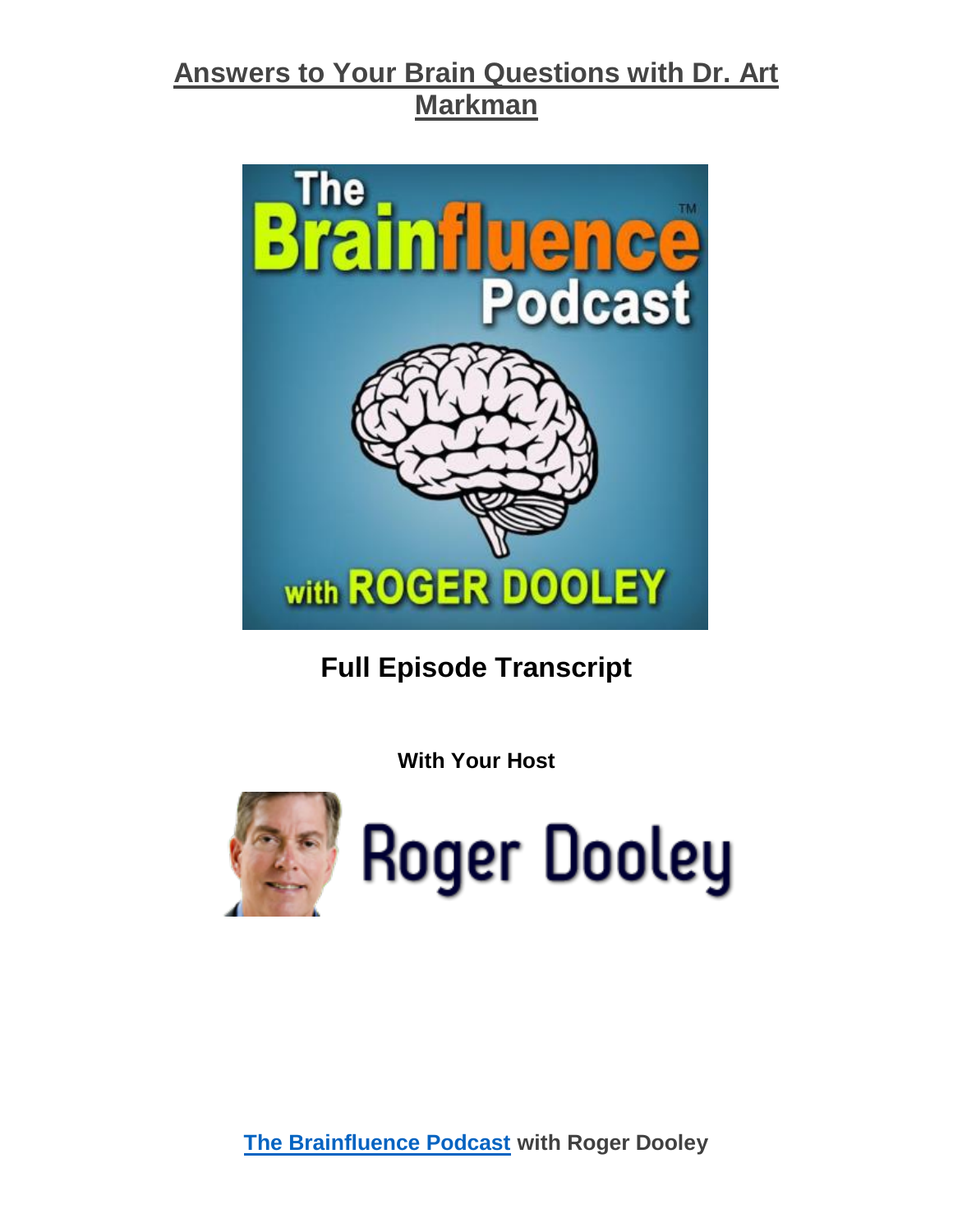Welcome to the Brainfluence Podcast with Roger Dooley, author, speaker and educator on neuromarketing and the psychology of persuasion. Every week, we talk with thought leaders that will help you improve your influence with factual evidence and concrete research. Introducing your host, Roger Dooley.

Roger Dooley: Welcome to the Brainfluence Podcast, I'm Roger Dooley. Our guest this week is visiting us for the second time and it's my fault that it's taken this long to happen. Doctor Art Markman lives here in Austin and teaches at the University of Texas, where he's the, wait for this, it's long, the Annabel Irion Worsham Centennial Professor Departments of Psychology and Marketing, and is the founder of the Human Dimensions of Organization's Program, which offers both bachelors and master's degrees as well as professional training.

Somehow, in midst of all that, Art finds time to write in amazing number of articles at fastcompany.com, Inc., Psychology Today, the Harvard Business Review and many more. Art is the author of Smart Thinking and Smart Change, and is also the cohost of an Austin based radio show, Two Guys on your Head. The other guy in that equation is Doctor Bob Duke, also at UT, and Art and Bob are the coauthors of the relatively new book, Brain Briefs: Answers to the Most and Least Pressing Questions About Your Mind.

Among other accolades, Art appeared on the Doctor Phil show to discuss the book. We'll link to that video in the show notes, as the pressing questions and answers is why our brains like kitten videos so much. Art, welcome to the show.

Art Markman: Oh, it's great to be back, Roger, good to talk to you.

Roger Dooley: So, you're a professor in the psychology and marketing departments, are there others like you, or are you an outlier in that respect?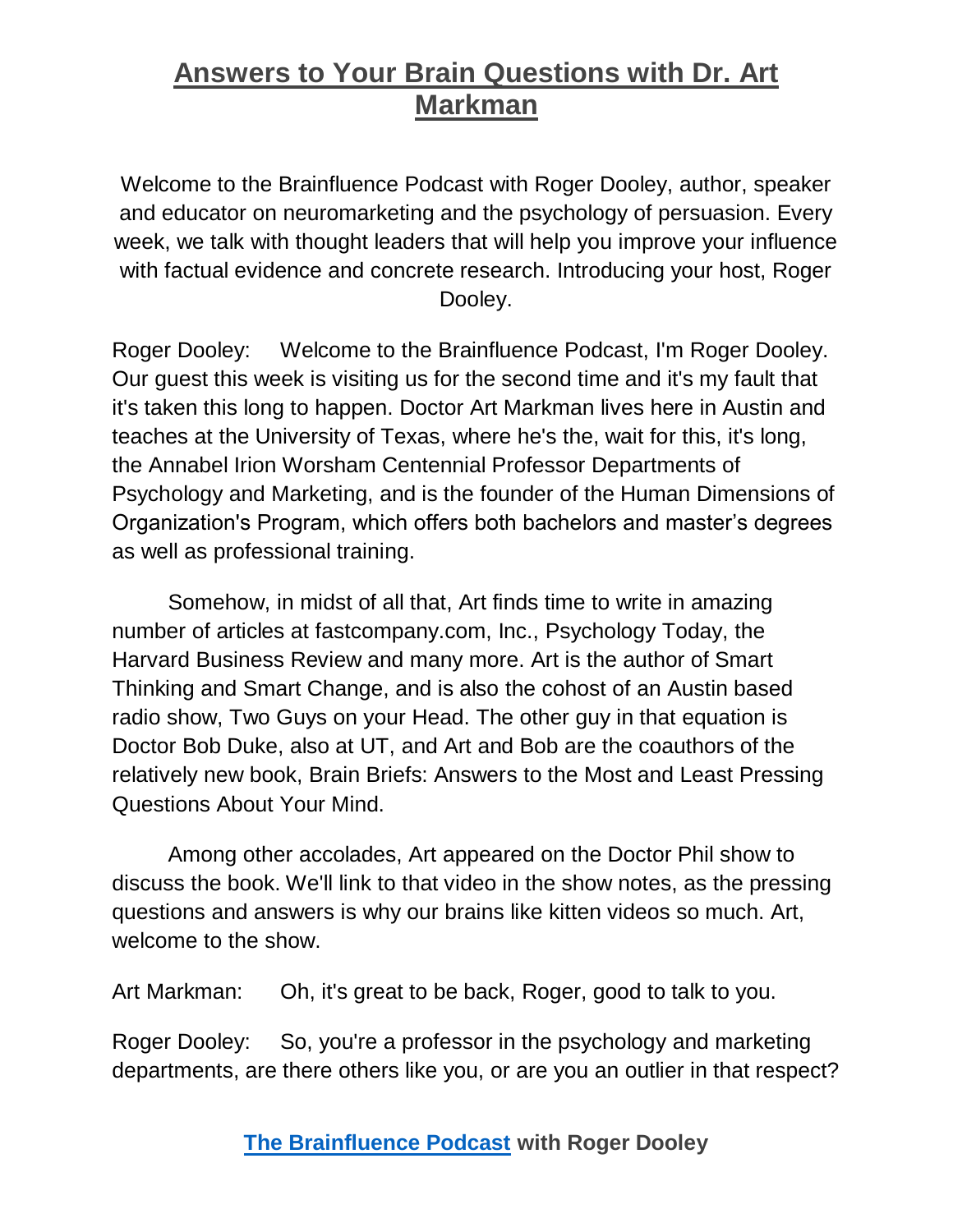Art Markman: There are certainly a lot of people who span multiple departments, so if we look at the group here at UT, we have a lot of people who span psychology and neuroscience, we have people who span psychology and communications. I think I'm the only one currently at UT who spans psychology and marketing, but it is fairly common across a lot of other universities.

Roger Dooley: Mm-hmm (affirmative). That's good. Well that's a change I think from the past. I want to hear a little bit more about the Human Dimensions of Organizations program. Years ago at the other UT, or as they say in Knoxville, the real UT, when I was completing my MBA program, I took an Org Psych course, Organizational Psychology, and that was a long time ago. I think Freud was still working on his beard and Maslow had only hit on the first two or three rungs of his hierarchy. How has this field changed over the years, Art? In your own time span at UT are you seeing businesses more ready to acknowledge that they're composed of imperfect, maybe even irrational humans?

Art Markman: I definitely think so. You know, I think you've hit on it exactly. The foundation of business education for a long time has been economics. I think that money's important, economies are important, and economics is important. So all of those fields are crucial, but as you point out, people don't always flow the dictates of the *homo economicus*, the rational decision maker, and I think businesses have begun to recognize that more and more, both in terms of the people who work for them as well as the people that they're trying to serve. And they're looking for new insights for how to deal with all of those folks. The MBA program though, which I love, I'm a big fan of MBA programs, remains very finance and accounting focused, and it's a bit of a commodity at this point, which makes it difficult to change a whole degree program like that. And so, the alternative is to find a new way of providing education for those people who find that the biggest problems that they face in the workplace on a regular basis are the people problems. That's really where HDO, the Human Dimensions Organization's program fits in.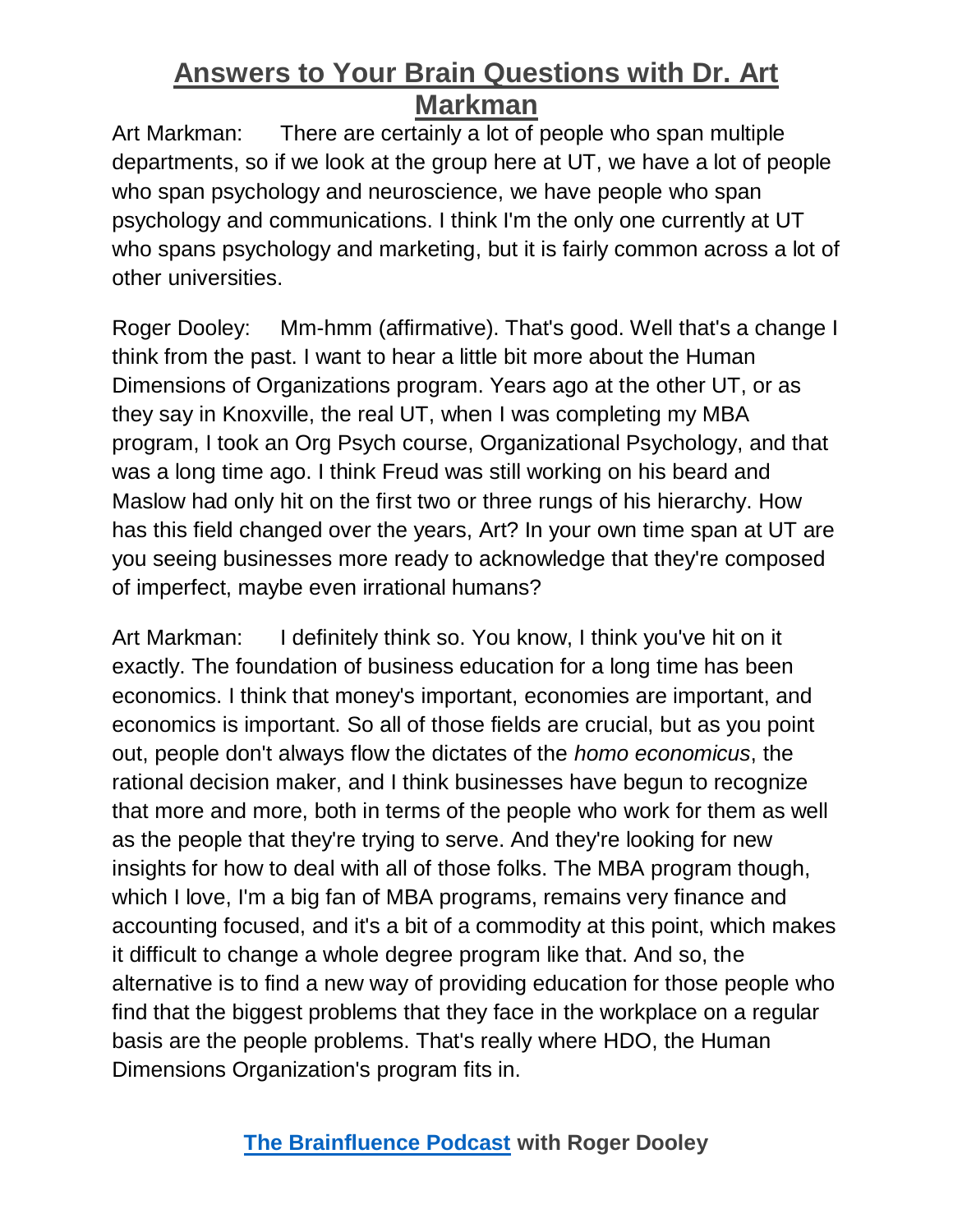What we're trying to do is to provide a broad based education actually rooted in the liberal arts, the humanities, the social sciences and the behavior sciences to really help people to understand the people that they're going to work with. We started at the master's level, taking midcareer professionals, many of whom were trained in technical fields or even in business and now find themselves struggling with people problems, and helping those students to advance in their careers. The Master's program is entering its fifth year, we have professional training classes, so one day seminars that people can take, and in addition to that, starting last fall we launched an undergraduate program for liberal arts students who are interested ultimate in going into business in nonprofits. The HDO program at the undergraduate level now already has over 70 majors in it, in its first year.

Roger Dooley: That's great. One thing occurred to me when I was thinking about this, there's a lot of research that shows we're willing to acknowledge that other people are driven by cognitive biases and that they make imperfect decisions because of those, it also shows that we ourselves are really ... We think we make fairly rational decisions, and I'm wondering if that's why business has been kind of slow on the uptake for some of this stuff because even though they recognize say, in the fields of consumer psychology, consumer behavior, those stupid consumers will make all these emotional, irrational decisions, these same business people have been a little bit unwilling to realize or to accept the fact that they and their fellow team members might be just as irrational.

Art Markman: Yeah, I think that that could certainly be a piece of it, we're always blind to our own fault foremost, and I think that what we're seeing now is first of all, I think that a lot of business came to psychology precisely because of the recognition that they're customers and consumers weren't necessarily as rational as they ought to be. So they were trying to understand them better, right? So in fact, you could say, "Well okay, it's to our competitive advantage to recognize that the people we're serving aren't always rational, even if we are." But I think what happened was as more and more people in organizations began to learn more and more about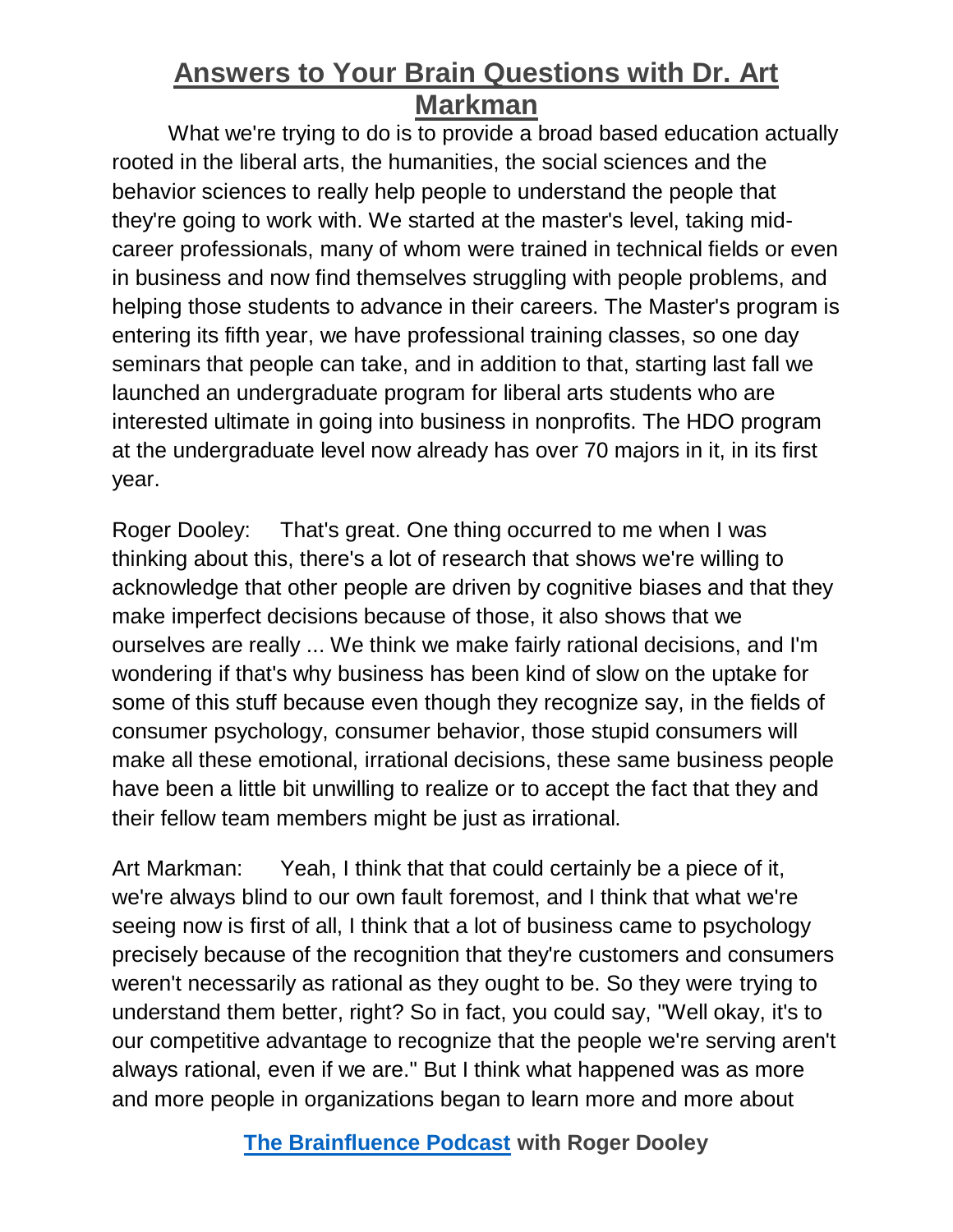humanity, through psychology, but also anthropology, sociology, so understanding groups, cultures, I think they began to apply some of that learning in house and began to recognize that they also began to do things better in their own organizations once they also made the assumption that perhaps they themselves weren't quite as rational as they thought before and so it's begun to pay off in that way.

I will say, by the way as an aside, that one of the ways that you can see the degree to which business has embraced this is to really look at business publications. If you were to pull up a copy of, I don't know, Forbes or Inc., or any of those magazines from 20 or 25 years ago, the focus was almost exclusively on tech and finance. Money, investments, and there was very little about people. There were profiles of individuals, but there was very little about how people function. And now, I would say you pick up those same magazines, or more to the point, you go to the websites of those publications and what you find is that a full half of the things that are coming out on the websites of those magazines are articles about the human condition in one way or another and how it plays out in the workplace, so I think it's something that everyone is focused on right now.

Roger Dooley: Mm-hmm (affirmative). Yeah, I've seen that in the digital marketing space, too, where it was pretty mechanical maybe eight or 10 years ago, where people were very concerned about analytics and SEO and very sort of rational type things and in the last probably five years in particular, there's been a real explosion of interested in influence psychology and cognitive biases and so on, because the great thing is in the digital marketing world, you don't need a lab. You've got it on your website or in your mobile app. You can test two different things and in a week get great, very valid results. And there's no arguing with actual data. So anyway, it's interesting.

Art Markman: I'll tell you, I'm going to tell you a quick story because I just think this is funny. Related to this issue of this recognition of the importance of people, I gave a talk about a year ago in Boston to a group of construction workers and the guy ... These were folks who run big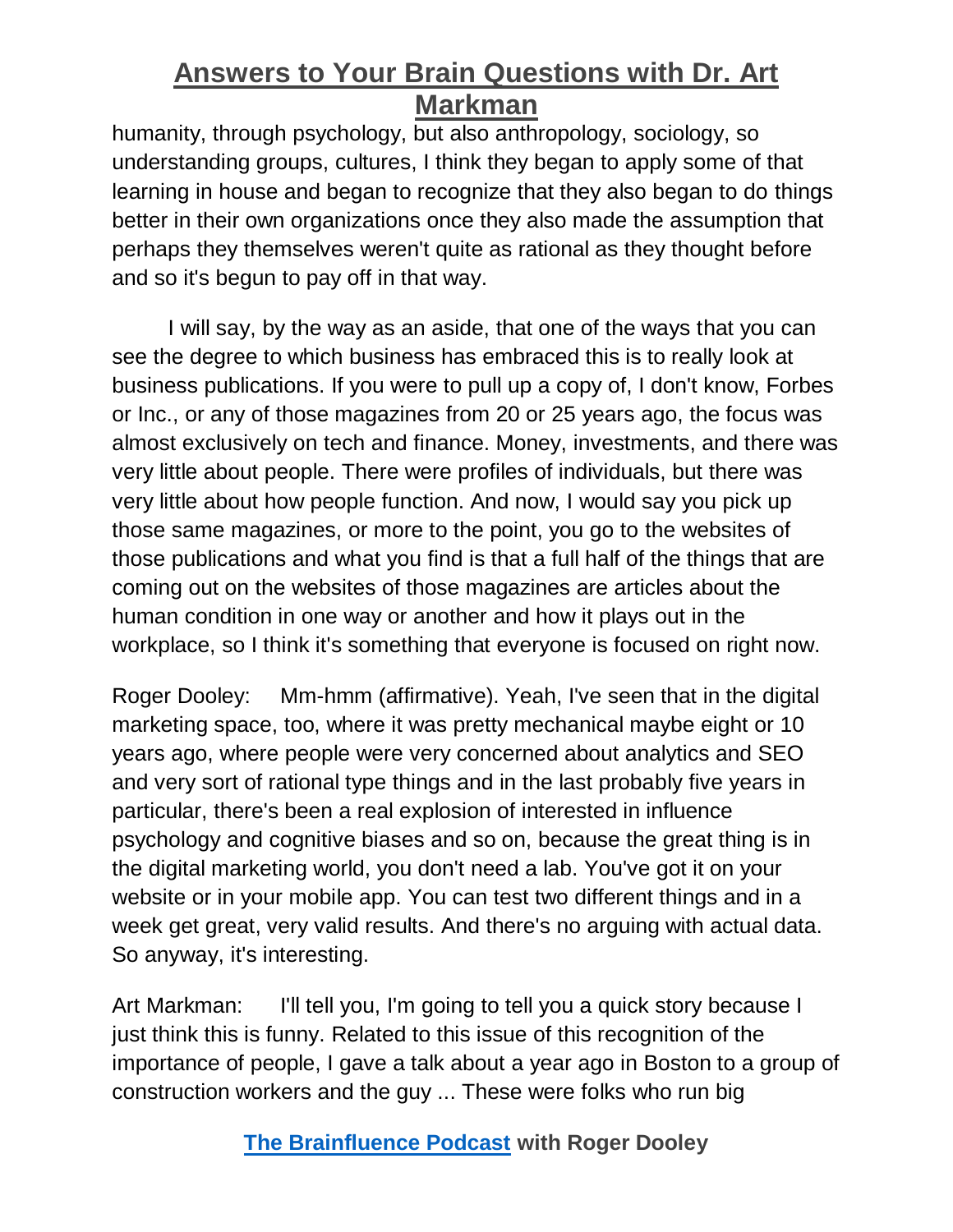construction projects, right? I mean they build stadiums and oil rigs and refineries and things like that. And the guy who spoke before me was a guy named Noah Sands, who's in the industry, and he said something that I have been stealing from him and repeating ever since. He started his talk ... The panel that we were on was really focused on helping people in construction to recognize the importance of the human element in what's going on. And he looked out at the crowd and said, "So, how many of you out there have projects that routinely fail because of problems with communication?"

And you know, every hand in the room went up. And then he said, "So great, how many of you have projects that routine fail because of problems with your communication devices?" And not a single hand in the room went up. And he said, "See, so it's not the technology. It's the people." And I think it really got people thinking about the fact that the problems that they struggle with aren't ... new technology's not going to make them go away. Technology provides great tools, but we have to understand the people behind them.

Roger Dooley: Mm-hmm (affirmative). Well, I think we're definitely making progress in that direction, Art. One last question about the HDO, it seems like it's mainly instructional. Are there any research activities associated with the program or are we going to see an HDO lab some day?

Art Markman: One of the things that's happened, whenever you get a bunch of faculty at a Research One University together and you get them to start talking is that research projects necessarily follow. So, certainly at the master's level, there hasn't been a lot of basic research activity because our students are in an applied program, so they do a capstone project at the end, but that's a research project that's really focused on their workplaces, or the kind of work that they're doing. But our faculty, because they've been engaging with these issues now for the last six years, seven years as we've all talked together, have begun to do research projects that address these same kinds of issues, so John Traphagan has been doing a lot of work on entrepreneurship in Japan, Clay Spinuzzi has been doing a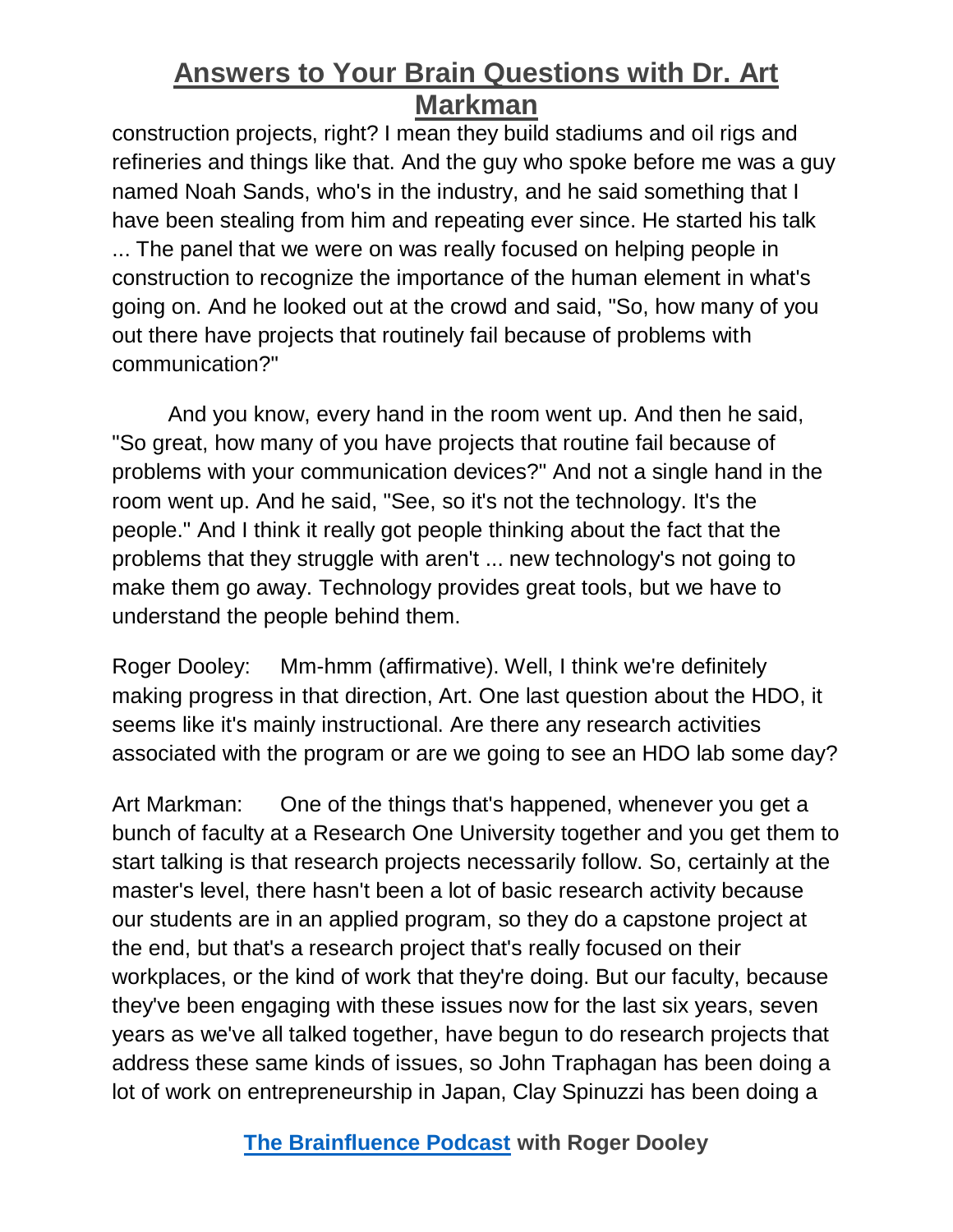lot of work on the rhetoric related to new ventures and to businesses, and certainly I've always done a lot of work in the area of decision making, so I think what we're seeing is that the faculty are engaging with each other in ways that are creating new research projects as a result of the programs existence.

Roger Dooley: Great. Let's talk a little bit about Brain Briefs. For our listeners, I'll mention that, like my book, Brainfluence, it's a compilation of short, mostly standalone chapters, each one focused on a topic and offering research based insights. Unlike my book, though, Brain Brief focuses on all kinds of questions, ranging from the secret to a happy life to why it's difficult to spot continuity errors in movies. So that's quite a range. Art, let's start with the big question first, how does one achieve a happy life? And everybody will tune out as soon as we answer this one.

Art Markman: The first step in having a happy life is actually to have good genes, as it turns out. So select your parents well. It turns out that about half of the difference between people in their overall level of happiness is genetic. But that does mean that the other half is something that you can do something about, and I think that for that other half, there are several things that you can do to make yourself happier. One of them is to connect yourself to things that are bigger than yourself, to your community, to your family, to treat your workplace not just as a place where you go and do a job, but as something that's a calling that really allows you to achieve goals that affect society in some way and to frame your work in that way.

And by the way, framing your work in that way doesn't require that your job itself be something where the specific tasks are like that, there are great anecdotes from some of the founders of positive psychology like Ed Deener, talking about ... For example, Ed Deener has great story about a guy who's a hospital orderly, so his job is changing bed pans. But, he thinks about his job as being a fundamental piece of patient care, and so he loves his work, and can't wait to get to the office.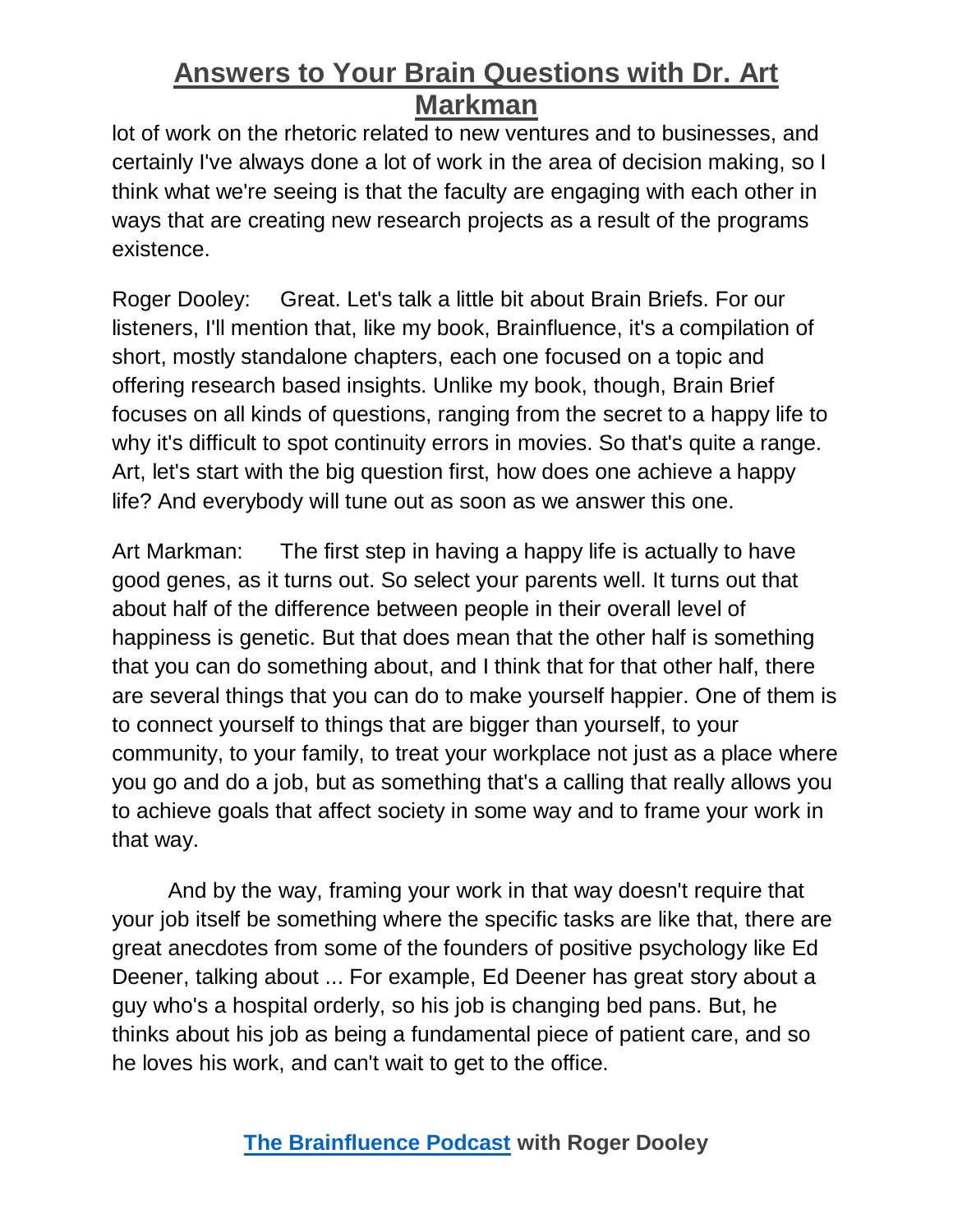So, I think you can frame your work in that way. You also have to avoid some of the things that really make people unhappy. So, for example, minimize your commute to work, which is one of the things that actually really makes people unhappy. I think it's also important to try to find desirable, wonderful things you want to achieve in your life and go after them. A lot of us spend our time trying to avoid calamity all the time, and as a result, we spend our life in a constant state of stress punctuated by periods of relief. If relief is the best possible feeling you can have at the end of the day, then you're not really going to experience a lot of happiness. But if you go after those really desirable things, then you have a chance to really feel satisfied, happy, and joyful.

Roger Dooley: One of the examples in that chapter I thought was pretty interesting about how what we think will make us happy doesn't always do that, there was a particular study that involved academics who were being evaluated for tenure, which is clearly a very desirable state of affairs, if you want to be a professor, where once you've got tenure, you've got high level job security and high level of freedom to pursue various courses of research and so on, so that would be sort of a nirvana you would think for academics. And one or more studies looked at people who are in that pre tenure evaluation phase or coming up on it and then also those who had already been either granted or denied tenure, I want you to explain just a little bit about that, I thought the results were really interesting.

Art Markman: Yeah, it's absolutely fascinating. So what they did that was really brilliant, so they catch these people six months before they go up for tenure and they say, "So, how happy are you going to be six months after you get tenure if you get tenure?" And also, "How happy or sad are you going to be six months after the decision if you don't get tenure." And unsurprisingly, people predict, "Well, I'm going to be elated, I'm going to be really happy if I get tenure, and if I don't get tenure, I'm going to be miserable." When in point of fact, six months after the tenure decision, basically everybody is equally happy.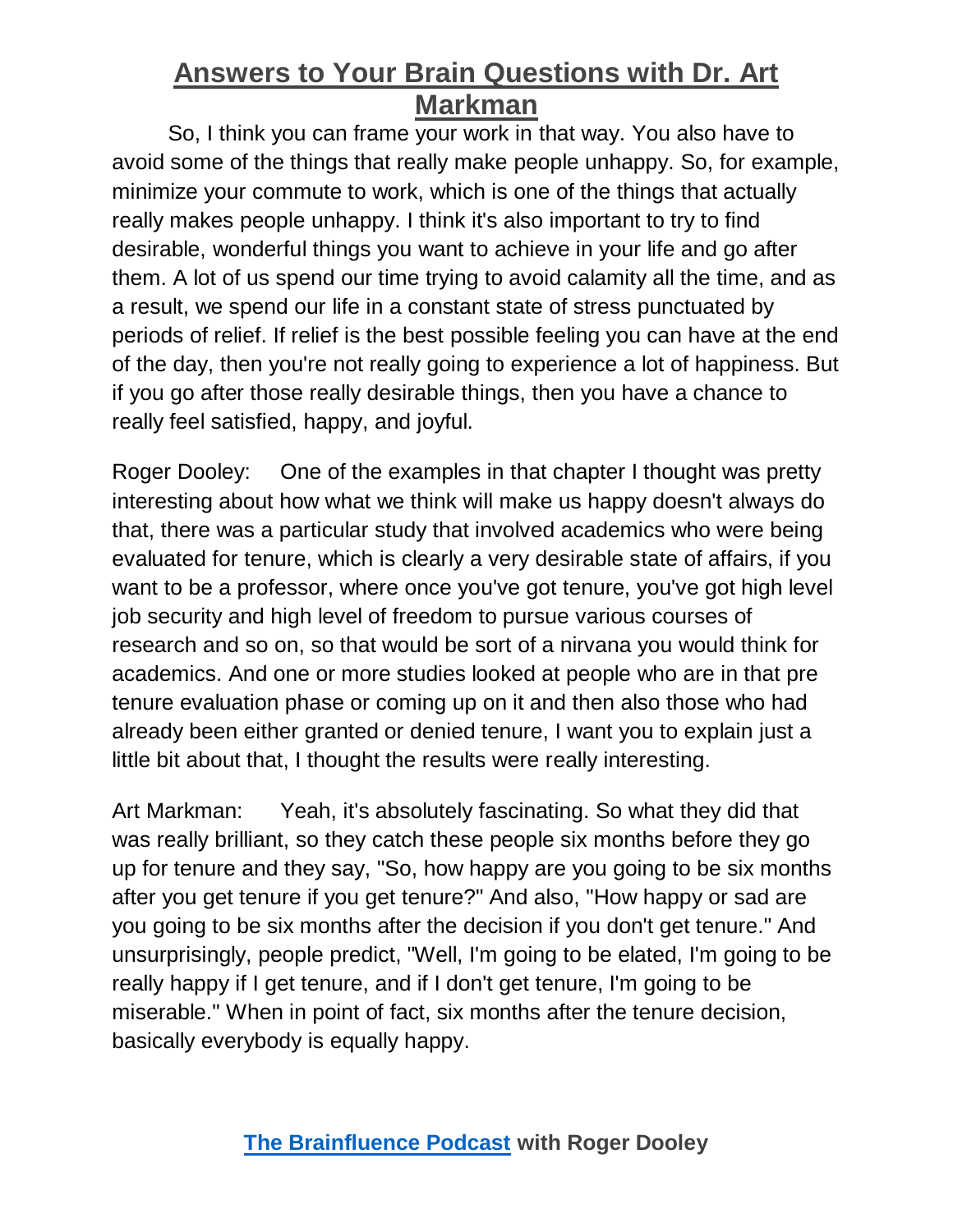The people who got tenure, the people who didn't. It has to do with the fact that ... Well, it has to do with several factors. One, that we quickly adapt to our life circumstance. So, the week after you find out you get tenure, you are pretty happy. But at some point that fades and the rest of life takes over, and the other things that make you happy or unhappy kick in, and the same things happens with being denied tenure. For a week or two weeks or a month, you're unhappy. Then, you acclimate to that and all of the other factors that affect your happiness begin to kick in again.

As I like to say, if you walk down the street and you look at the people who are happy and sad walking past you, every single one of them has had tragedies in their lives, every single one of them has had wonderful things that have happened to them, and yet, this is their state on this particular day as they're walking past you on the street. We have to remember that all of those factors are effecting the way that we live our lives, and any one event, even one that seems extraordinarily moments like getting tenure doesn't actually have that much of a long term impact on our overall happiness.

Roger Dooley: Mm-hmm (affirmative). Probably a good lesson there for all of us, we think that somehow that next step will really make us happy, whether it's getting our business to the next level, getting the big contract that's going to guarantee our businesses security for the next year or two or getting a job with Google or whatever our career or life objectives are, we think that, well, once I get there, it's going to be great, then that sort of set point effect kicks in and very, very interesting stuff.

I think we'd all be happier if we were smarter and the brain games are promising to do just that, to make you smarter. You wrote a chapter in the book about that, Art, what about these brain games? Should we all be subscribing and getting smart.

Art Markman: The short answer is no. But we can give a longer answer. It turns out that a lot of these brain games are based on very interesting ideas that very well could have worked. They're based on ideas like if we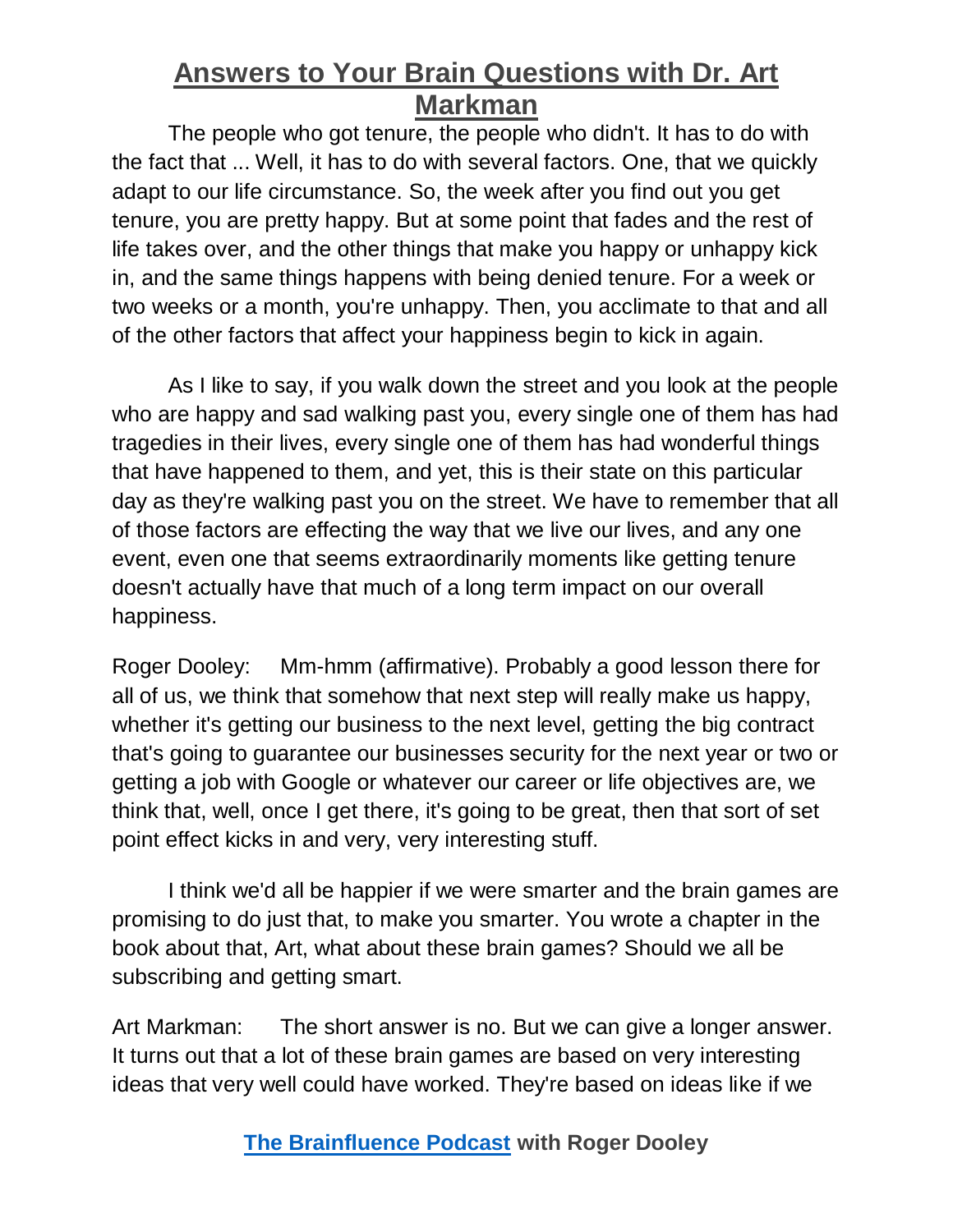could improve our basic capacity for holding things in mind, what's called working memory, that maybe that would be the thing that would make us smarter, or if we could just improve our ability to hold onto some information that somebody has just told us, then that would make us smarter.

It turns out though that when you look at all of the research on this, playing those games makes you better at the games, but it doesn't really make you better overall in your cognitive abilities, which isn't to say that you can't make yourself smarter, you just can't do it by playing those games. So the best thing you can do is to go out and read new things in an area you don't know anything about. To watch a nonfiction movie, a documentary and learn about some new thing, to increase that range of knowledge that you have. Those are things that will make you smarter, but sitting around playing an app on your smart phone is simply not going to do it.

Roger Dooley: Right, so you can increase your domain knowledge in a variety of ways, but you can't really make your brain function more efficiently and somehow make you smarter in that respect, which makes sense, but boy, there's a lot of folks who've invested a lot of money in the belief that those games work.

Art Markman: Yes, indeed. And unfortunately, they do not.

Roger Dooley: So, we're recording a podcast, so let's talk about speech errors, Art. I think I've already made a few so far, one way to force speech errors is with tongue twisters. Why do we make speech errors as humans, and why do tongue twisters seem to get us so tied up, especially if you try and repeat them a few times? It seems like the first time you can get through it, boy, but by the third or fourth time, you get tangled up.

Art Markman: Yeah, especially if you try and do it very fast so that you can't focus on your diction and your articulation. And I think that what we have to understand about speech, and most people haven't really spent much time thinking about the syllables that they speak. But actually, the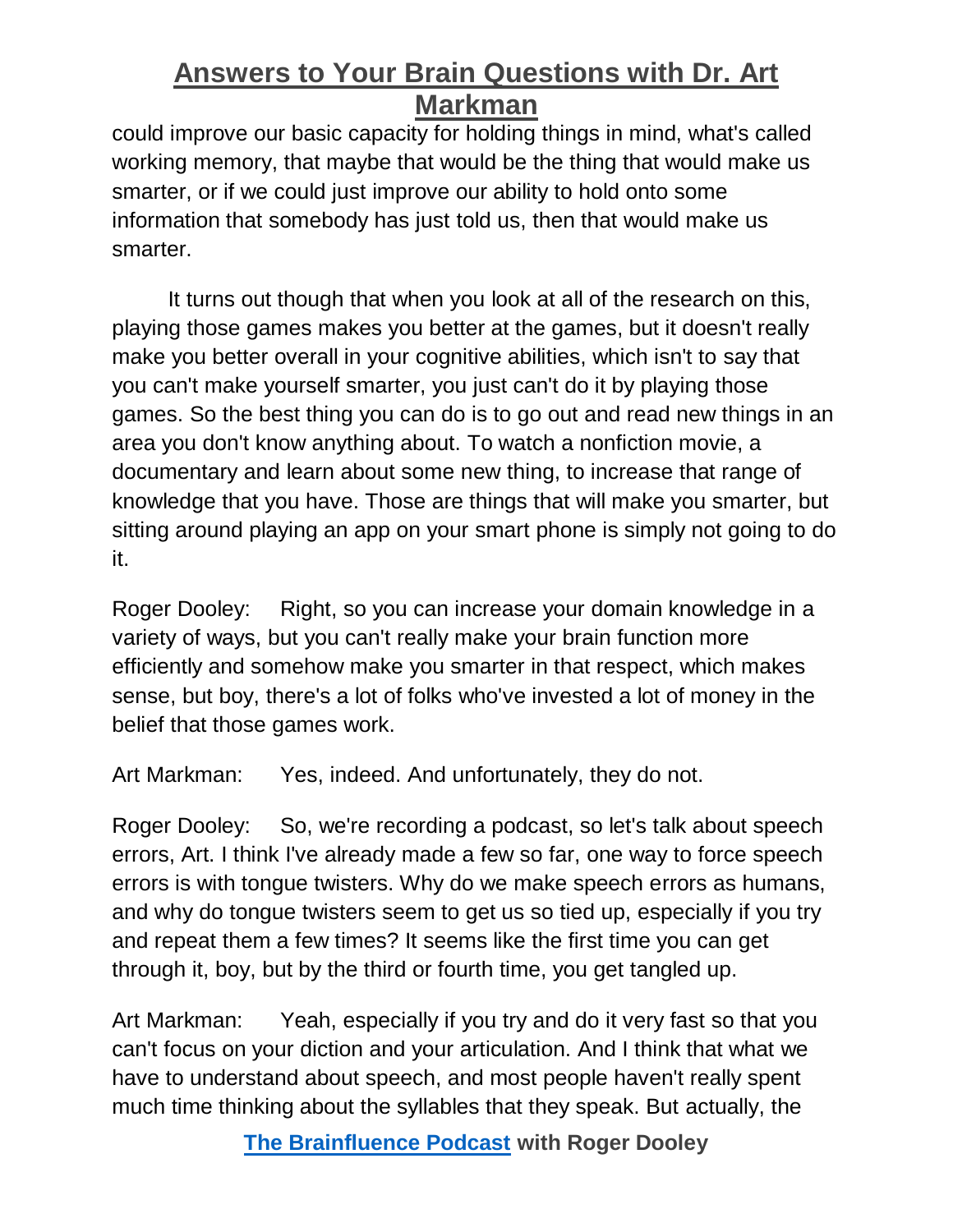fascinating thing about the syllables you speak is that the first consonant in a syllable, and most syllables are a consonant and then a vowel, and then a consonant, sometimes either the first consonant or the second one or both are missing, the first consonant is actually mentally less strongly connected to the syllable than the second constant and the vowel are clustered together, which is why we think of words like cat, bat, and rat as rhyming, but we wouldn't say that cat, car and cam are all rhyming in some way, they don't feel psychologically similar, because it's that last vowel and consonant that are really tightly bound together.

The reason that that matters is because many of the speech errors that we make end up being things where we add the wrong first consonant to the syllable. Either we just blow it, or more often than not, we substitute or switch something else in the context that we might be saying soon before or after. So if you look at a lot of tongue twisters, so the classic Sally sells seashells by the seashore, you've got these two speech sounds that are very similar, your mouth has to make a similar movement to make them, the "sss" and the "shh" sound, and you put them all in the first position of the syllable, that initial consonant and you vary them kind of randomly back and forth, so now, you have trouble making that articulation effectively. So, that's a lot of what happens with speech errors. It's not the only kind of speech error you get though.

Every once in a while, you just use the wrong word, and that can happen for lots of reasons, there's the classic concept of the Freudian Slip, where I'm thinking of some concept and then it works its way into my speech, and certainly things like that can happen, where there's a concept that's activated for me, and I select the wrong word, and then sometimes I'm just going really quickly as I'm speaking and I end up retrieving a word that sounds like the one I'm supposed to use perhaps, but isn't quite the right one, and I use in anyhow. So all of those thing can give rise to speech errors.

Roger Dooley: Yeah, one that you mentioned is the classic one that seems to happen all the time at our house, where you are calling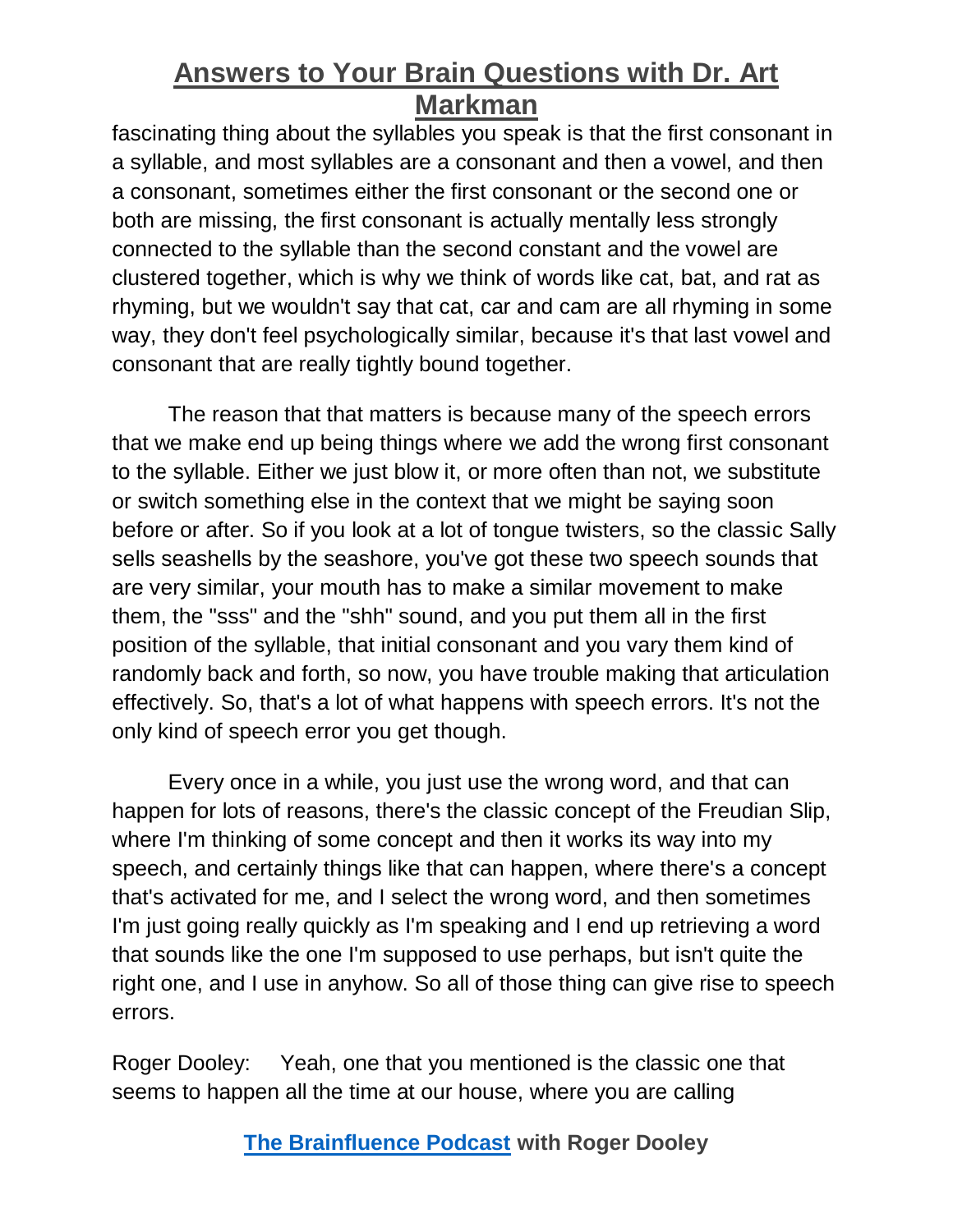somebody out by name and you choose the wrong name. First you choose the dog's name and then you choose the other kid's name, and then finally get to the point where, "Whatever your name is, stop doing that right now." And it's so funny because it's repeated over and over again and everybody seems to do that, but it seems like such a strange kind of error.

Art Markman: Yeah, so names are a funny thing because names are pieces of information that aren't particularly tightly connected to anything else about the individual. So, as a result of that, we seem to treat names specially and one of the things that we do is we seem to just lump all of the familiar names to us together. So all of those family names that you use frequently, the names of your kids, your spouse, the dog, all of those things end up in the same pile, and if you need on in a hurry, particularly when you don't have a good retrieval cue in front of you, so you don't have the kid sitting right there in front of you, you just trod out every single name in the list until you come up with the right one. You know, I used to call my first son by my brother's name and it's a very common thing to do.

Roger Dooley: I'm sure everybody who's listening is nodding their head right now saying, "Yeah, that happens to me." That's interesting, and it seems like there's a relationship where you're more likely, as you said, to call your son by your brother's name as opposed to your sister's name, so there's some kind of a grouping effect, I think I've noticed that.

Art Markman: Yeah, so certain things ... You're unlikely to call your kids by your spouse's name, your partners name. So, there's a little bit of information in there, but not a ton.

Roger Dooley: But you may call them by the dog's name I've observed. I'm not sure what the significance of that is.

Art Markman: Well it's, you know, I think it's because you're angry, right? So, who are the people you get angry at in the house? Well, your kids and the dog.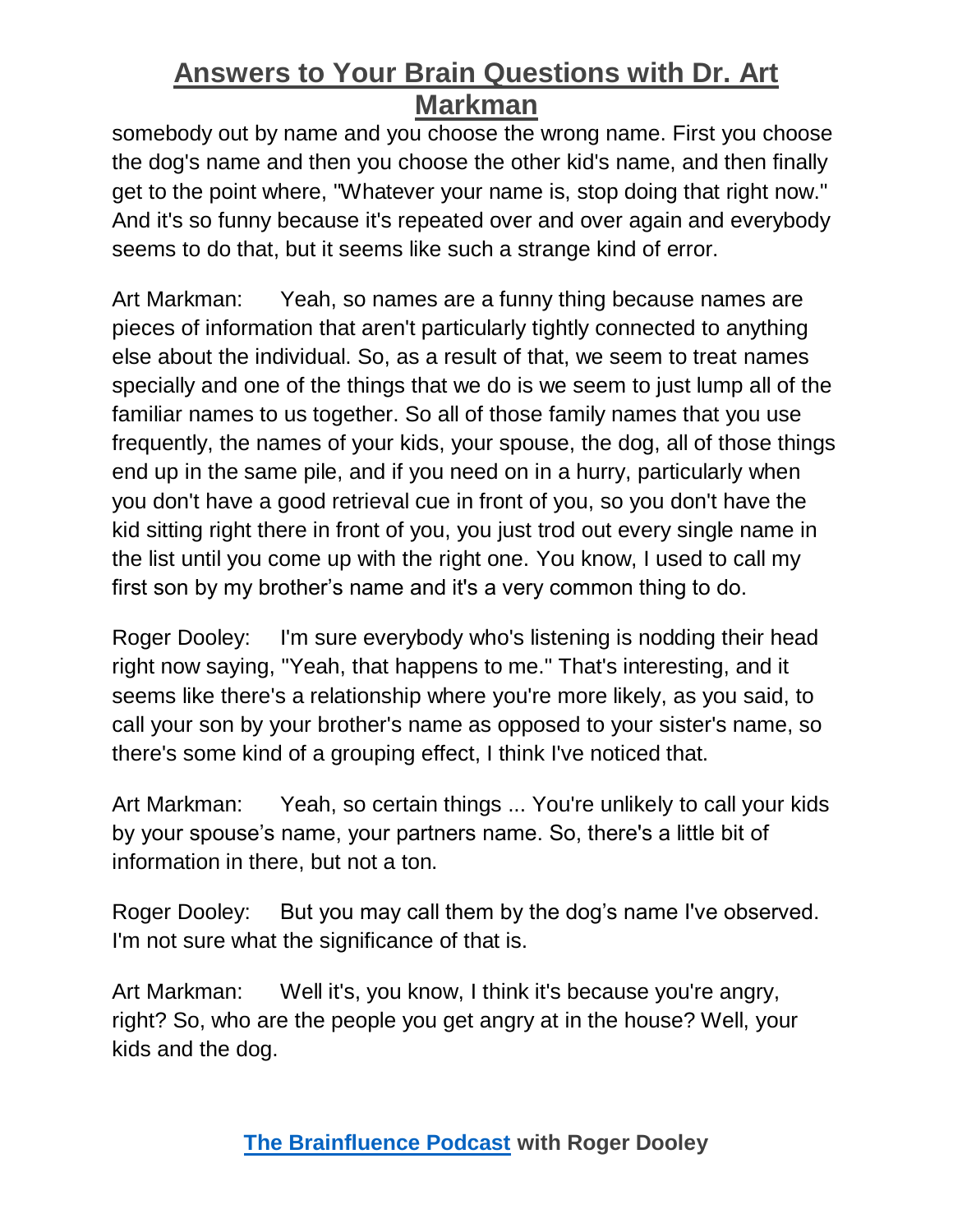Roger Dooley: Right, good point. We talk about productivity here a lot. Everybody wants to get more done in less time, and people used to brag about being great multitaskers, but these days, it seems like most of the news about multitasking is bad and now sort of common wisdom is that multitasking is impossible and don't even attempt it. You spent some time in the book about that. What's the real skinny on multitasking?

Art Markman: Well, so the funny thing about multitasking is that psychologies have been studying multitasking for the last 50 years, we call it dual task performance, which is basically a fancy way of saying doing two things at the same time. And what 50 years' worth of research tells us is do two things at once, get worse at both of them. What we know is that you get worse in some very specific ways. So you tend to lose your place in any task that has multiple steps. So if you're trying to do two things at the same time and one of them is a recipe of some kind, you'll continually lose your place, do the wrong steps, skip a step, do something twice. So, that happens. I think another thing that's important to understand about multitasking is that the areas of your brain that you use to switch back and forth between tasks are the same areas of your brain that are crucial for monitoring your own performance, which means you are your own worse judge of how good a multitasker you are. So you need someone else to show you exactly how bad you are.

So I think, what we really need to understand at this point is, just don't do it. I think this is particularly true for people who have kids. The modern high school student has found clever ways to turn 45 minutes' worth of homework into four hours' worth of homework. And I think we really need to help them to not get themselves in trouble in that way. And in particular, I think that parents should create technology free zones where homework gets done in the absence of the smart phone, so that a little bit of focus can be put onto the work, because four hours' worth of homework is actually bad for a kid. Kids need some down time. But that downtime doesn't feel like down time if it's being done interspersed with the homework, rather than doing the homework in a block, and then getting it done and getting on with the rest of life.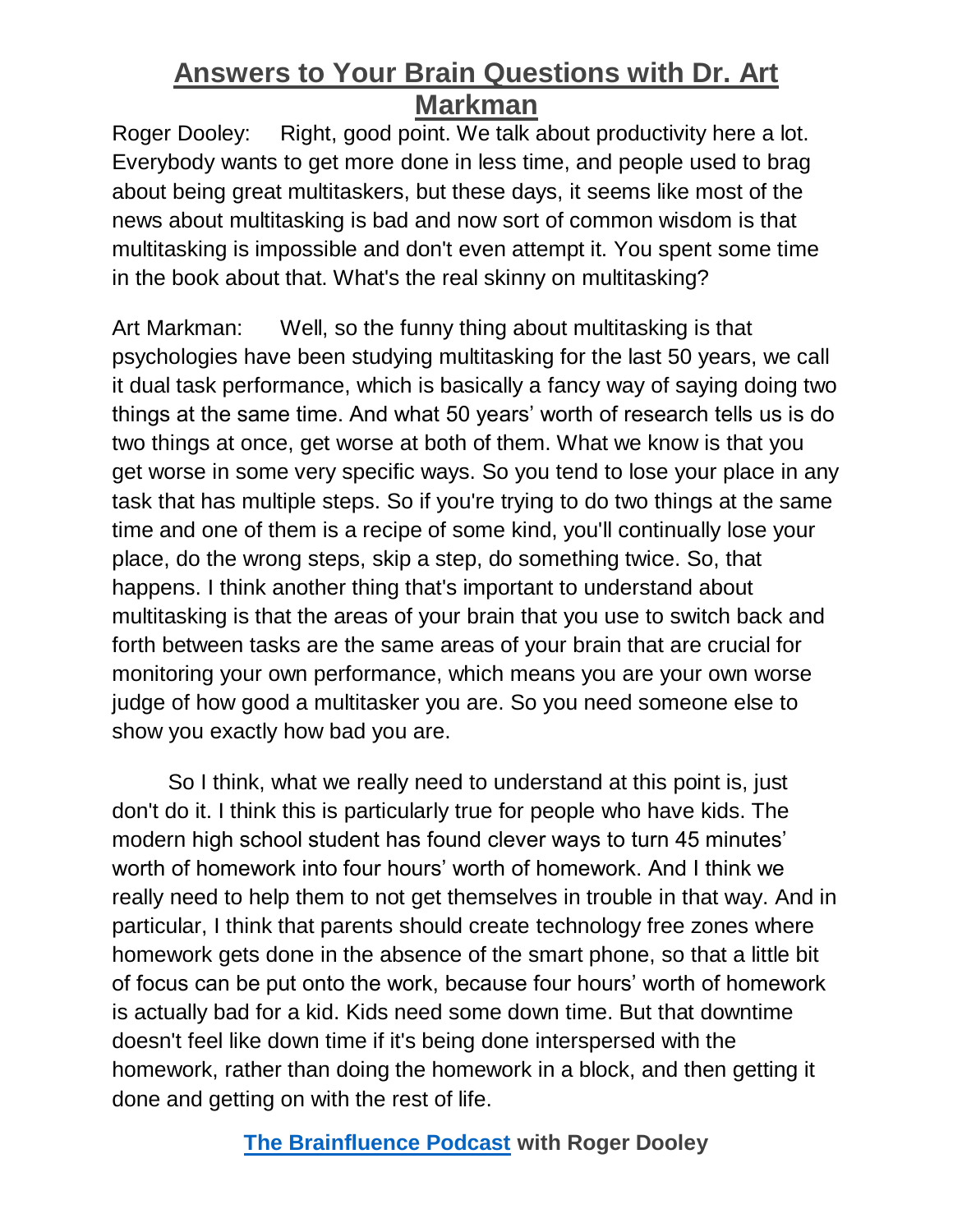Roger Dooley: Yeah, boy the whole issue of technology as an interrupter is really huge these days. People are finally recognizing that the companies that offer some of these technologies are doing their best to make their technology both very sticky, even addictive because they tend to make more money the more time you spend with whatever it is that they're doing, their app, and also, they're getting good at interrupting you, so they're giving you all these little cues, like "Hey, you've got a message waiting." Or you know, something happened, your phone beeps or you see a little number indicator by the app icon. It's really a deadly combination.

Art Markman: Absolutely. So we have to just say no.

Roger Dooley: One last question, Art, does time really fly as you get older?

Art Markman: It certainly seems that way. And I mean that very seriously, as you get older, your experience of time definitely feels as though time is speeding up. And there's a couple of reasons for that. One of them is the simple proportional element of it. When you're eight years old, a full year of your life is one eighth of your life. That's a huge percentage. It's not only one eighth of your life, it's actually about one fifth of the life you can remember, because you don't have a huge number of memories before the age of three. By the time you're 50, that next year is a much smaller percentage of your overall life, so that percentage influence your belief about the passage of time, but on top of that, when you look back on things, so you look retrospectively at time, your ability to really feel like a period of time took a lot of time has to do with the number of events that you remember. The events you remember tend to reflect really new and interesting things that are happening to you.

When you're eight years old, there's tons of new things that are happening. You're going to cub scouts for the first time or your taking up a musical instrument for the first time or your first time on an airplane. There's all these new things that are happening. Again, by the time you're 50, there's fewer new things that are happening. A lot of your days involve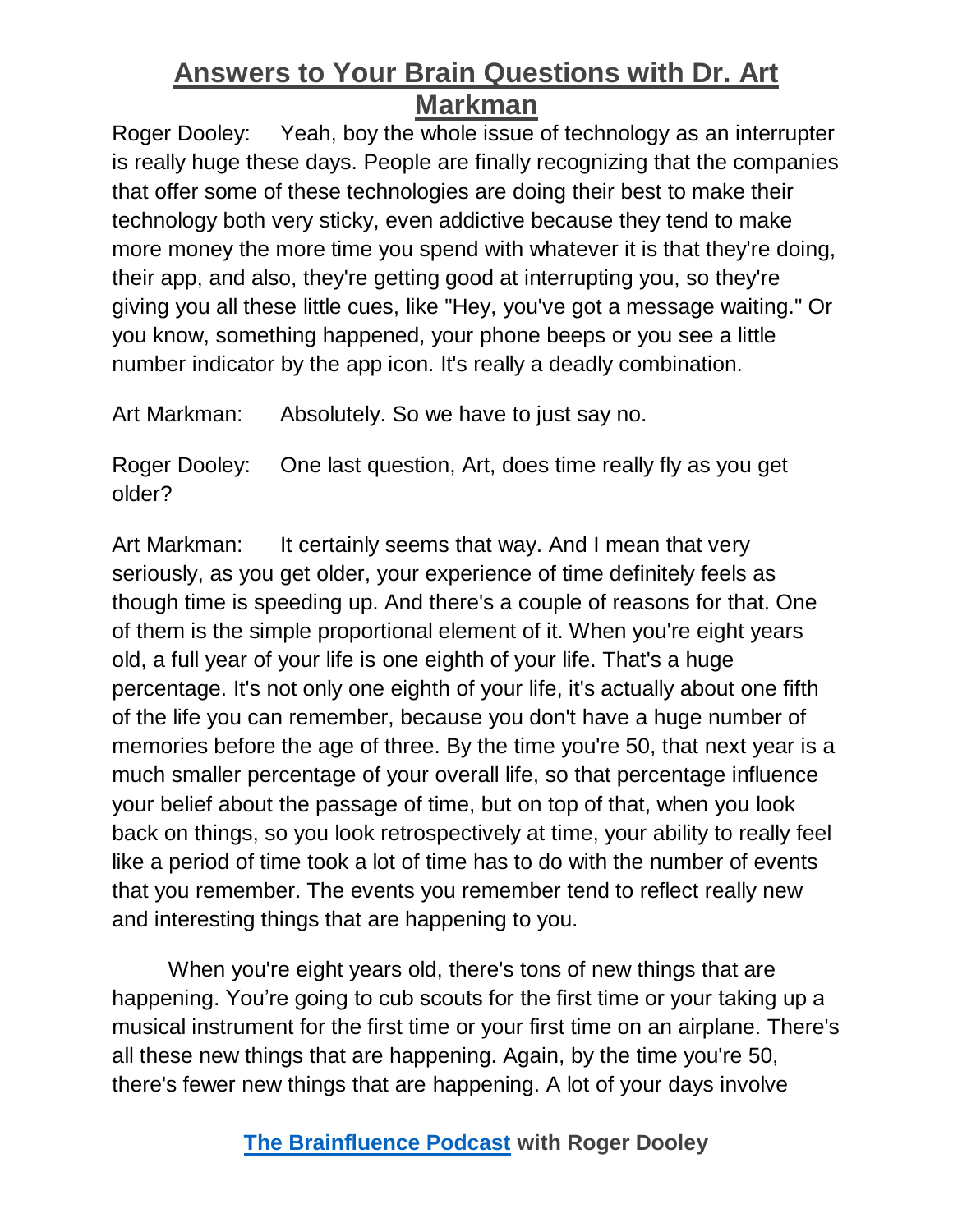getting up, going to work, coming home from work, hanging out with the family, watching some television, doing these same kinds of things, so, each day gets harder to tell apart in your memory, so it compresses in your memory and feels like it didn't take as long. As a result of that, you now feel like the years are whizzing by.

Roger Dooley: Right, so the hack to make your weekend last longer is to do new stuff.

Art Markman: Well, so here's the interesting things. Yes and no. The more deeply engaged you are with the thing you're doing, you can sometimes feel as though the time went quickly.

Roger Dooley: Like if you're in a flow state more or less?

Art Markman: Here's the rub, if you're deeply engaged, then you also lay down a lot of memories that might make that time feel longer in retrospect. So, for example, sitting in a doctor's waiting room for an hour feels like it takes forever, right? But then there's no landmarks in there in memories, so when you look back on it, you may have the explicit knowledge that I felt like I was there forever, but in fact, it doesn't really occupy much space in memory, so it doesn't make you feel like that period of time took very long. Whereas going on a trip for example, to a new location, that trip may actually feel like it flew by. Yet, it expands in memory because of all the wonderful things that you did.

Roger Dooley: That makes a whole lot of sense. I lied about that being the last question, I did want to sneak one more in, Art, since you are at least half marketer, have you seen any studies lately, or even maybe run across an older one, that gave you some interesting new insights into how to market or sell better?

Art Markman: Yeah, wow, so I would say that one of the things that's been really interesting for me lately is looking at a lot of the importance of being consistent with ... Making your language consistent with the motivational states of the people who are hearing that language. So there's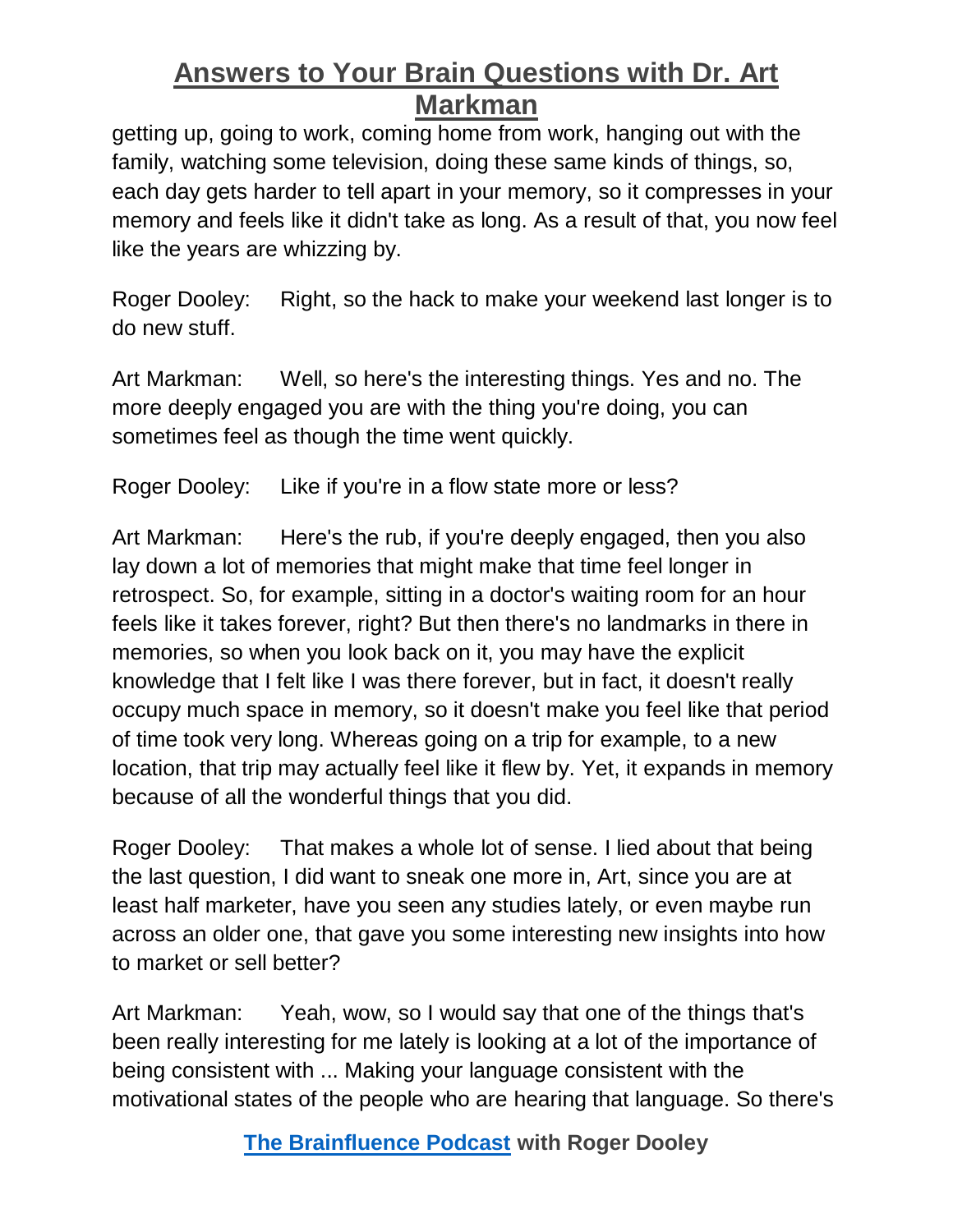a lot of work demonstrating that at any given moment, people may be either in relatively an approach mode, meaning that they're focused on desirable things in their world, or in an avoidance mode, focused on undesirable things in their world, and it's really important to match your language in marketing to that mode.

So, for example, if you're marketing a health related product, most people when they are focused on health related product, put themselves in this avoidance mode because health is really avoiding disease and avoiding bad outcomes, so you want to actually have language in your marketing that is really prevention oriented, focused on, let us help you create the absence of disease. Whereas when people are at relatively more of an approach mode, for example, with ice cream or something, you really want to be focused on the great really desirable factors of that. And I'll give you an example of why this matters.

So if you think about something like ice cream, there are certainly potential avoidance concerns with ice cream, for example, it might be high calorie, you might be concerned about the amount of fat. So you might as yourself why is it so hard to market low fat ice creams? I mean, here you've got this product and it gives the people the opportunity to enjoy an ice cream, and then it's got this desirable characteristic of having less fat and fewer calories, but actually, what's happening is people want to have a good time with ice cream. They're in an approach mode. If you start throwing language at them that's avoidance oriented, thinking about dieting and lowering fat and things like that, then you end up creating a product where the language you speak is incompatible with the motivations of the people who are engaging with it. So, you really need to think carefully about how to create messages that are compatible with the motivations of the people who you're going to be reaching.

Roger Dooley: Great, well that's a great insight, Art. Let me remind our listeners, we're speaking with Doctor Art Markman, who's new book is Brain Briefs: Answers to the Most and Least Pressing Questions About Your Mind. Art, how can people find you and your content online?